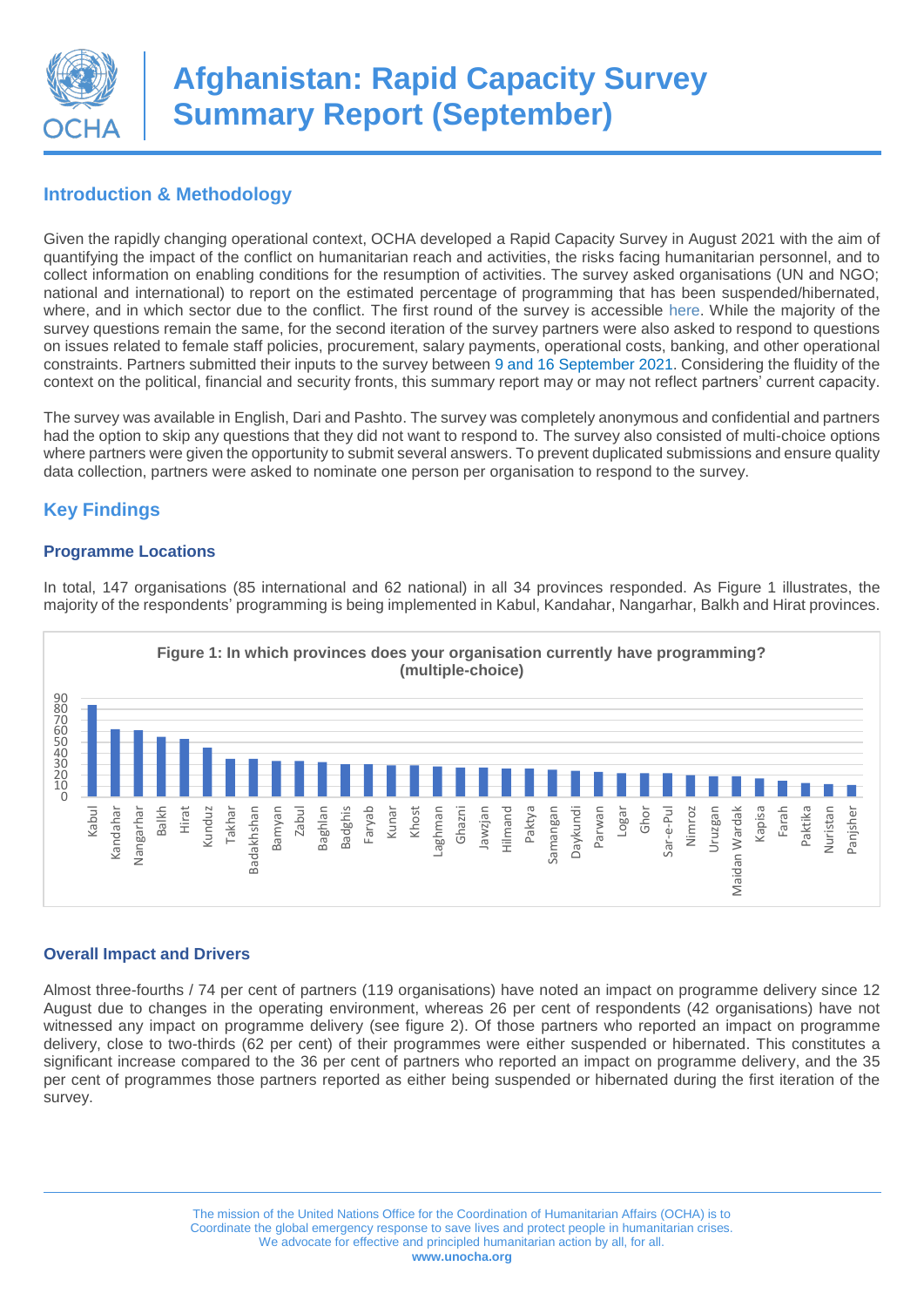

The main reasons cited for temporary suspension or hibernation of programmes include: self-initiated pause due to lack of clarity / mixed messages from authorities regarding the safe participation of female staff in the full spectrum of humanitarian response (54 per cent), followed by cash and liquidity issues impeding local procurement (52 per cent), cash and liquidity issues affecting salaries for staff and contractors (48 per cent), self-initiated pause due to lack of clarity / mixed messages from authorities regarding safety of staff to conduct the full spectrum of humanitarian response (43 per cent) and direct interference or bans on female humanitarian staff (34 per cent), among other reasons (see Figure 3). Only 18 per cent of respondents cited active conflict as the main reasons for temporary suspension or hibernation of programmes, compared to 87 per cent of respondents in the first iteration. This suggest a significant, yet no less restrictive, change in the operating environment for partners compared to last month when large parts of the country were actively experiencing heightened conflict.

Of the 39 partners who report direct interference or bans on female humanitarian staff, the vast majority (97 per cent) indicated that the ban was issued by the Taliban. Similarly, among the 24 partners citing direct bans on programme as the primary cause for the suspension or hibernation, the majority of the respondents (88 per cent) attributed the direct bans to the Taliban. Among the 26 partners reporting a relocation/reduction of staff due to insecurity, the majority (88 per cent) indicated it was only a temporary relocation/reduction, with 74 per cent of the responding partners suggesting there are plans for staff to return within the next two weeks.



The majority of the suspended / hibernating programmes were reported to be services (education, health care, GBV case management, psycho-social support, maternal care, malnutrition treatment and sexual and reproductive health). After that, partners cited distributions to be affected (predominantly cash assistance), followed lastly by assessments and monitoring activities.

Two-thirds (66 per cent) of the partners who reported reduction in programmes noted that fewer people were accessing their services in the last three months, with direct bans on movement for women, reported fear of movement and active conflict cited as the main reasons (see Figure 4). Compared to the first round of the Rapid Capacity Survey, the number of partners reporting a reduction in people accessing their services in the last 3 months has increased by 9 per cent.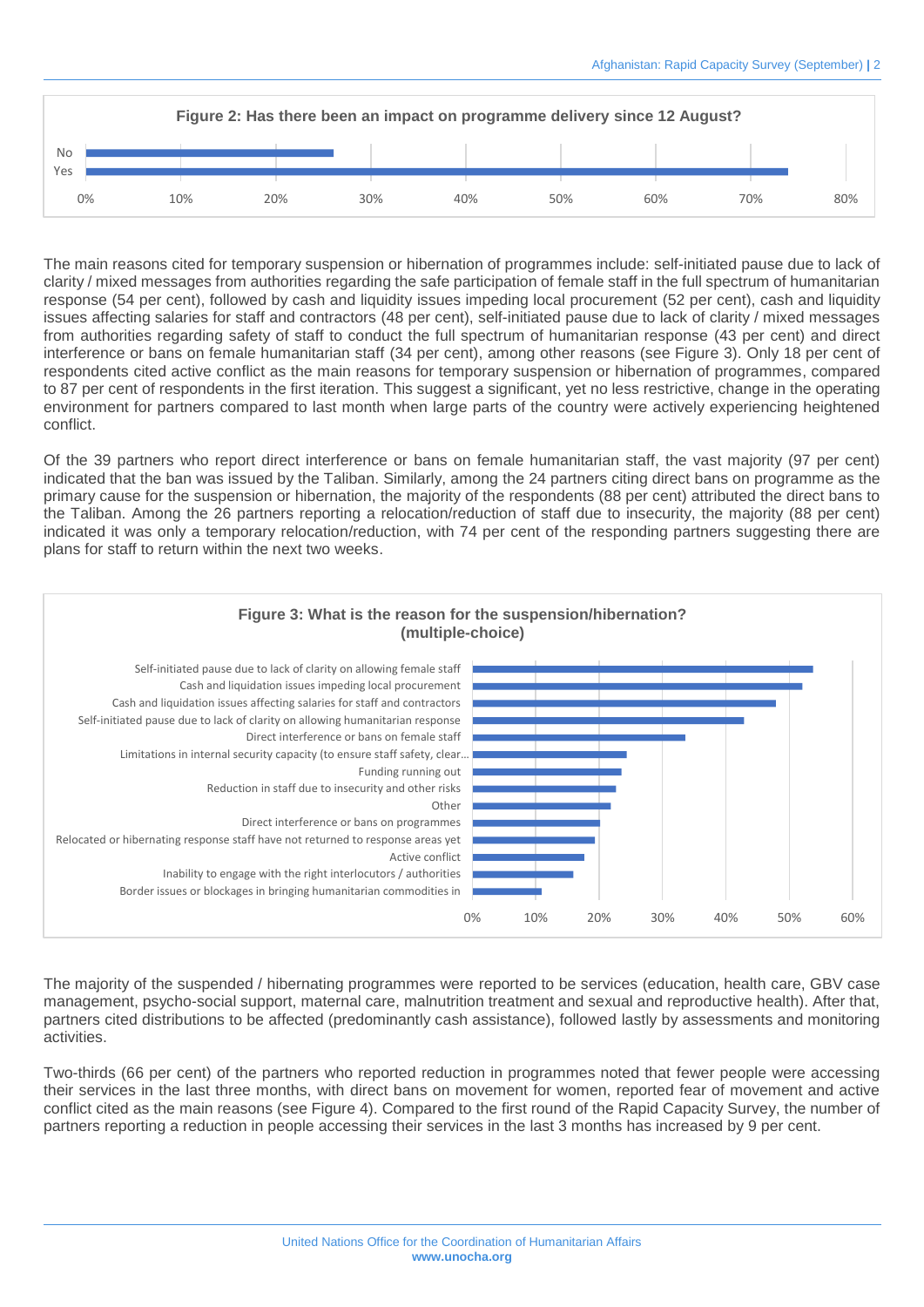

### **Cash and Liquidity**

Among the 62 partners reporting that cash and liquidity issues are impeding local procurement, an average of 71 per cent of their commodities are locally procured. Among this group, more than half (51 per cent) indicated that they are yet to find a means to solve cash liquidity challenges related to local procurement, while others (39 per cent) reported that they are liquidating reserves held by money service providers and/or sending international transfers through money services providers, or making special arrangements with local banks (25 per cent). However, 78 per cent of partners who are liquidating existing reserves as a mitigating measure noted this still does not cover the full amount of procurement.

Similarly, among the 57 partners citing cash and liquidation challenges affecting salaries for staff and contractors as the primary reason for hibernation or suspension, partners reported that more than 66 per cent of their staff and contractors are presently unpaid, with close to half (45 per cent) of these respondents yet to find a solution to this issue. Also, 43 per cent of the partners citing cash and liquidation challenges affecting salaries for staff and contractors noted that they are liquidating existing reserves as a mitigating measure to pay staff and contractor salaries, with less than two-thirds (62 per cent) indicating that the liquidation of existing resources covers the full amount.

At the same time as partners note liquidity challenges, more than half of all partners (52 per cent) have also reported experiencing increased operational costs in the last three weeks. Nearly all respondents (97 per cent) reported prices of local supplies as the area with highest price increase, followed by prices in land transport and air transport (see Figure 5).



### **Enabling Factors**

On enabling factors for resumption of activities, the vast majority of all responding partners (79 per cent) cited the availability of liquid cash as a key factor. Survey respondents also suggested that greater commitments of non-interference by parties to the conflict / local leadership (60 per cent), common, consistent and clear messaging by de facto authorities on operations (58 per cent) as well as additional funding (48 per cent) will be needed to resume activities (see Figure 6). This is a significant change compared to last month where nearly all partners (97 per cent) cited improved physical security and/or reduction in fighting as the main enabler for resuming activities.